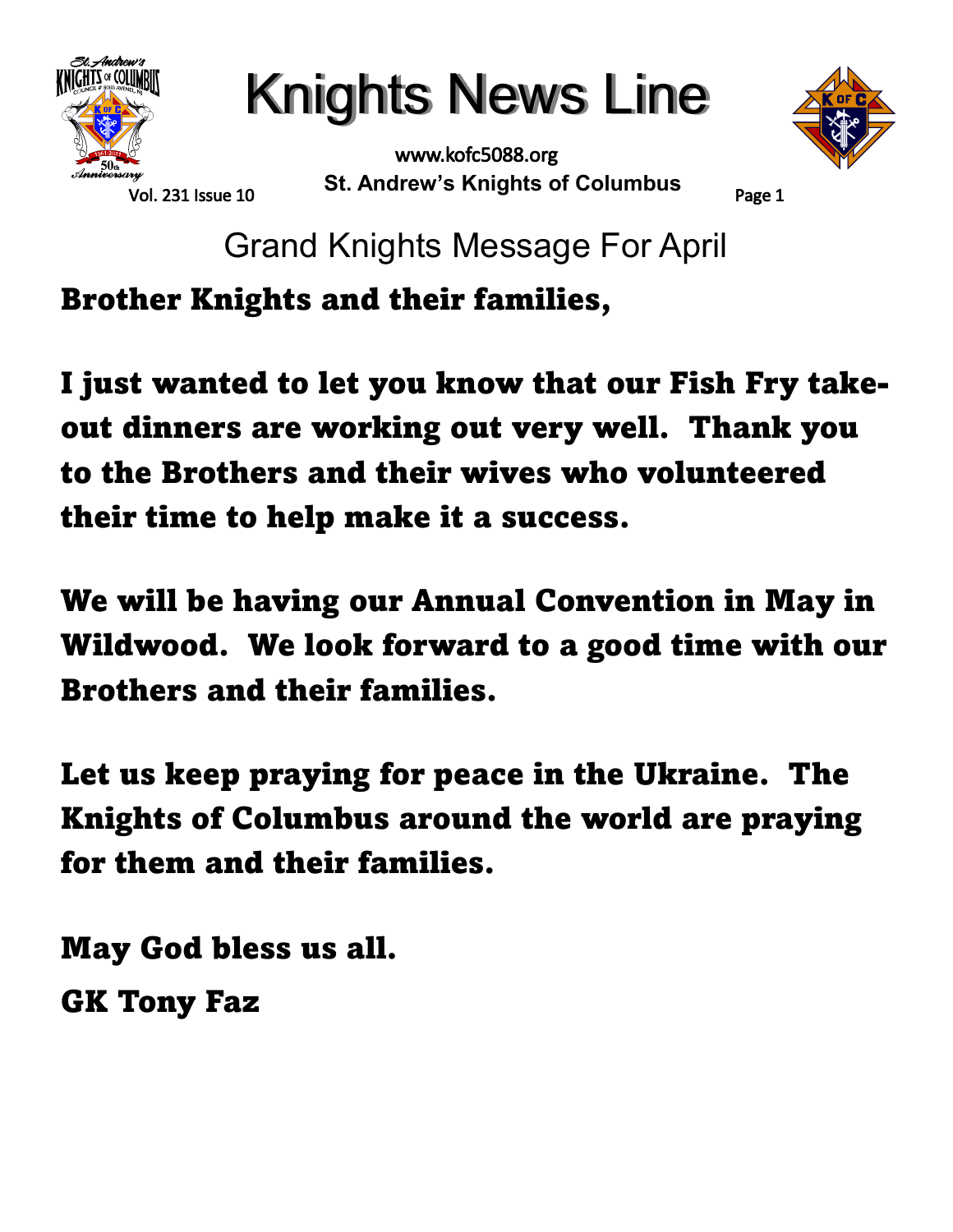

www.kofc5088.org **St. Andrew's Knights of Columbus**



Vol. 231 Issue 10

Page 2

### Columbian Year 2021—2022

| <b>Council Officer's</b>   |                                               | <b>Board of Governors</b>   |                                        |  |
|----------------------------|-----------------------------------------------|-----------------------------|----------------------------------------|--|
| <b>Grand Knight</b>        | Anthony Fazioli                               | President                   | PGK Wendell Ubelhoer                   |  |
|                            | 732-259-1239                                  |                             | 732-388-8954                           |  |
| Chaplain                   | Fr. David Kosmoski<br>732-634-4355 (h)        | Vice President              | <b>PGK</b> Jim Farese                  |  |
| Deputy Grand Knight        | Eric Potyrala                                 | Treasurer                   | PGK Doug Bost                          |  |
|                            | 732-634-8620(h)                               | Secretary                   | Joe Jacob                              |  |
| Chancellor                 | <b>PGK Tom Botti</b>                          | Past Grand Knights          | FDD/PGK Greg Schmitt                   |  |
|                            | 908-930-1859                                  |                             | FDD/PGK John Scioscia                  |  |
| <b>Financial Secretary</b> | PGK Frank Buczynski                           |                             | <b>PGK Carmine Farese</b>              |  |
|                            | 732-634-1798                                  | Trustees                    | 3yr Curtis Mike Daley                  |  |
|                            | pgkfrank@gmail.com                            |                             | 2yr PGK Tom Botti                      |  |
| Recording Secretary        | PGK John Hugelmeyer                           |                             | 1yr PGK Frank Panzino                  |  |
| Treasurer                  | <b>PGK</b> Joe Kraus                          | Third Degree                | Tom Krygier                            |  |
| Advocate                   | <b>PGK</b> Frank Pelzman                      |                             | Mark Haidacher                         |  |
| Warden                     | Tom Krygier                                   |                             | Anthony Joe                            |  |
| Guards                     | Michael Caracappa                             |                             | Jesse Deluca                           |  |
|                            | <b>Curtis Mike Daley</b>                      |                             | Chris Growney                          |  |
|                            | <b>Bob Pinto</b>                              | <b>Grand Knight</b>         | Anthony Fazioli                        |  |
| Trustees                   | 3yr PGK Al Favale                             | Deputy Grand Knight         | Eric Potyrala                          |  |
|                            | 3yr FDD/PGK Greg Schmitt                      | Honorary Members            | PGK/PFN Phil Svoboda                   |  |
|                            | 1yr PGK Angelo Valguarnera                    |                             | PGK, PCCP Al Cursi                     |  |
| <b>Council Directors</b>   |                                               | Chairman                    |                                        |  |
| Membership                 | PGK Tom Botti                                 | Oasis                       | Greg Schmitt                           |  |
| Program                    | FDD/PGK Greg Schmitt                          |                             | 732-397-4907                           |  |
| <b>Church Activities</b>   | FDD/PGK Greg Schmitt                          | Payroll Chairrman           |                                        |  |
| Lecturer                   | PGK Dennis Rinaldi                            | <b>Building Maintenance</b> | Joe Jacob                              |  |
| Youth                      |                                               |                             | <b>Important Phone Numbers</b>         |  |
|                            | Anthony Joe                                   | Council Home                | 732-636-9696                           |  |
| <b>Fraternal Activites</b> | PGK Eric Potyrala                             | <b>Booking Agent</b>        | 732-675-1173                           |  |
|                            | 732-634-8620(h)                               | Insurance Agent Office      | 732-955-6730                           |  |
| <b>Remember to Call</b>    |                                               | Jim Fischetti Cell number   | 917-573-9751                           |  |
|                            |                                               | Bulletin                    | FDD, PGK John Scioscia<br>732-221-3436 |  |
| Death of Member or         | PGK Wendell Ubelho-<br>er732-388-8954         |                             | jscioscia913@gmail.com                 |  |
| Member's Family            | GK Anthony Fazioli                            |                             |                                        |  |
|                            | Sick or Hospitalized Member PGK Eric Potyrala |                             |                                        |  |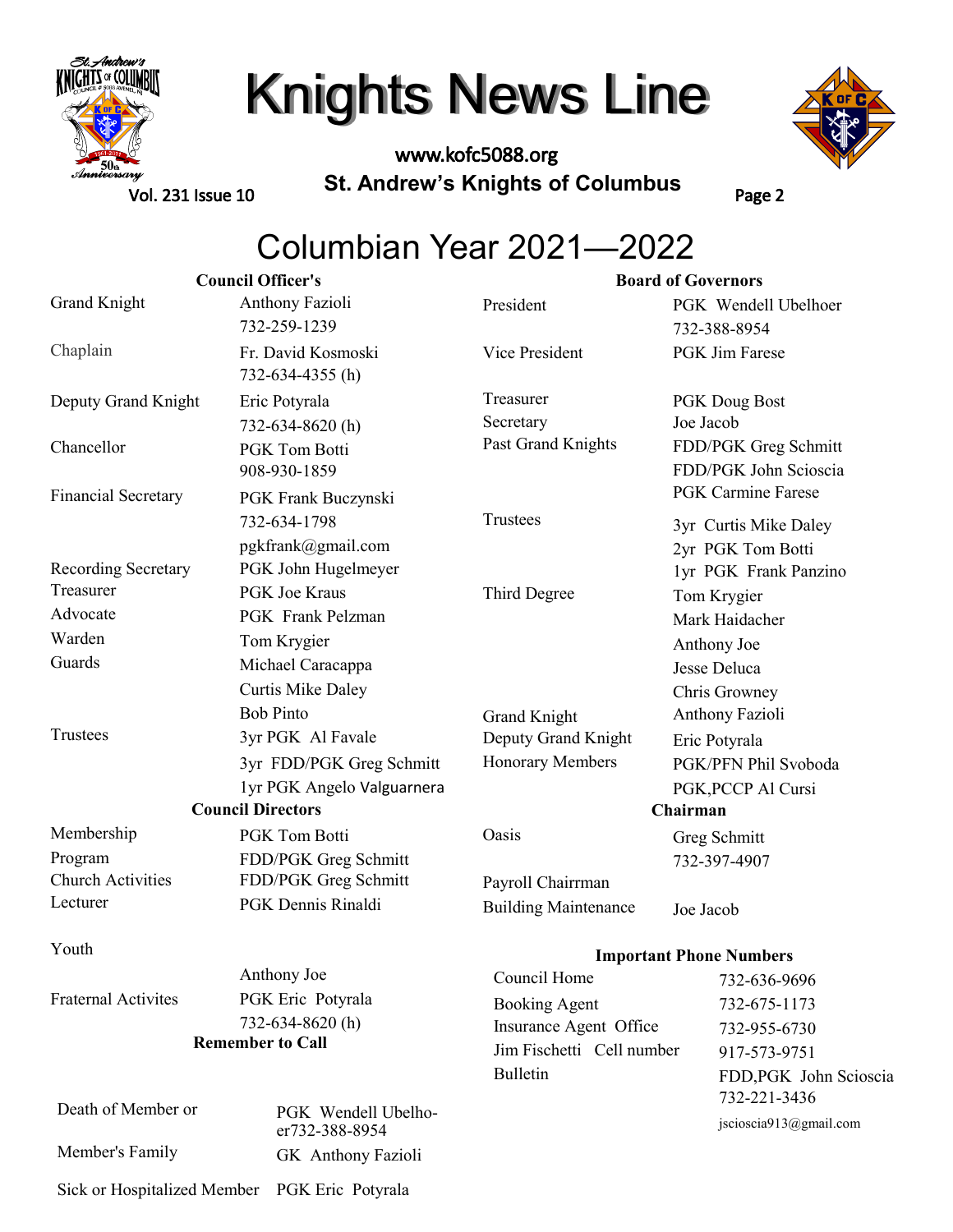

### www.kofc5088.org **St. Andrew's Knights of Columbus**



Vol. 231 Issue 10

## Calendar Of Events<br>  $\begin{array}{cc}\n\text{Deceased Members for April}\n\\ \n\text{Deceased Members for April}\n\\ \n\text{Deceased Members for April}\n\\ \n\text{Deceased Members for April}\n\\ \n\text{Deceased Members for April}\n\\ \n\text{Deceased Members for April}\n\\ \n\text{Deceased Members for April}\n\\ \n\text{Deceased Members for April}\n\\ \n\text{Deceased Members for April}\n\\ \n\text{Deceased Members for April}\n\\ \n\text{Deceased Members for April}\n\\ \n\text{Deceased Members for April}\n\\ \n\text{Deceased Members for April}\n\\ \$

Page 3

|                     |                                                                  |                    | H JOSEPH IMBRIACO                      | 1971 |
|---------------------|------------------------------------------------------------------|--------------------|----------------------------------------|------|
|                     |                                                                  |                    | <b>JOHN B. DE LUCA</b>                 | 1974 |
|                     | <b>April</b>                                                     |                    | <b>JOSEPH STARK</b>                    | 1980 |
|                     |                                                                  |                    | <b>WALTER MULVIHILL</b>                | 1984 |
| 1                   | <b>Fish Fry Takeout</b>                                          | 430pm-700pm        | <b>WILLIAM POLLARD</b>                 | 1984 |
| $\overline{7}$<br>8 | <b>Business Meeting</b><br>Fish Fry Takeout                      | 8pm<br>430pm-700pm | MICHAEL COPERTINO, DEACON              | 1985 |
| 10                  | Palm Sunday                                                      |                    | <b>ALFRED LEPORE</b>                   | 1992 |
| 14                  | <b>Officers Meeting</b>                                          | 8pm                | STEPHEN J. COHORSKY, SR.               | 1992 |
| 15                  | Good Friday                                                      |                    | <b>LEOPOLD INTROCASO</b>               | 1994 |
| 17                  | Easter                                                           |                    | <b>ANGELO FARESE</b>                   | 1999 |
| 21<br>28            | <b>Business Meeting</b><br><b>Board of Govenors Meeting Main</b> | 8pm<br>8pm         | WILLIAM J. JOE                         | 2001 |
|                     | Hall                                                             |                    | <b>ROBERT KOENIG</b>                   | 2001 |
|                     |                                                                  |                    | <b>JAN RASIMOWICZ</b>                  | 2002 |
|                     |                                                                  |                    | ADOLPH (ART) STARZICK                  | 2008 |
|                     |                                                                  |                    | <b>STEPHEN S TYLER</b>                 | 2010 |
|                     |                                                                  |                    | <b>GREGORY M. ALMASI</b>               | 2014 |
|                     |                                                                  |                    | <b>ARTHUR M. GRALA</b>                 | 2014 |
|                     |                                                                  |                    | <b>GERALD J. SPILLAR</b>               | 2015 |
|                     |                                                                  |                    |                                        |      |
| <b>May</b>          |                                                                  |                    | RICHARD J. LAGRIPPO                    | 2015 |
|                     |                                                                  |                    | <b>JOSEPH W. SABATINO</b>              | 2016 |
| 5                   |                                                                  |                    | RAYMOND J CHROBOT                      | 2019 |
| 8                   | <b>Business Meeting</b><br><b>Mothers Day</b>                    | 8pm                | <b>ROBERT C KAPEC</b>                  | 2020 |
| 12                  | Officers meeting                                                 | 8pm                | WAYNE G. SCHMITT, PGK                  | 2020 |
| 12                  | Convention in                                                    |                    | <b>DALE C. STEVENS</b>                 | 2020 |
| 15                  | Wildwood                                                         |                    |                                        |      |
| 19                  | <b>Business Meeting</b>                                          | 8pm                | Let us always keep them in Our Prayers |      |
| 26                  | <b>Board of Govenors-Main Hall</b>                               | 8pm                |                                        |      |

26 30 Memorial Day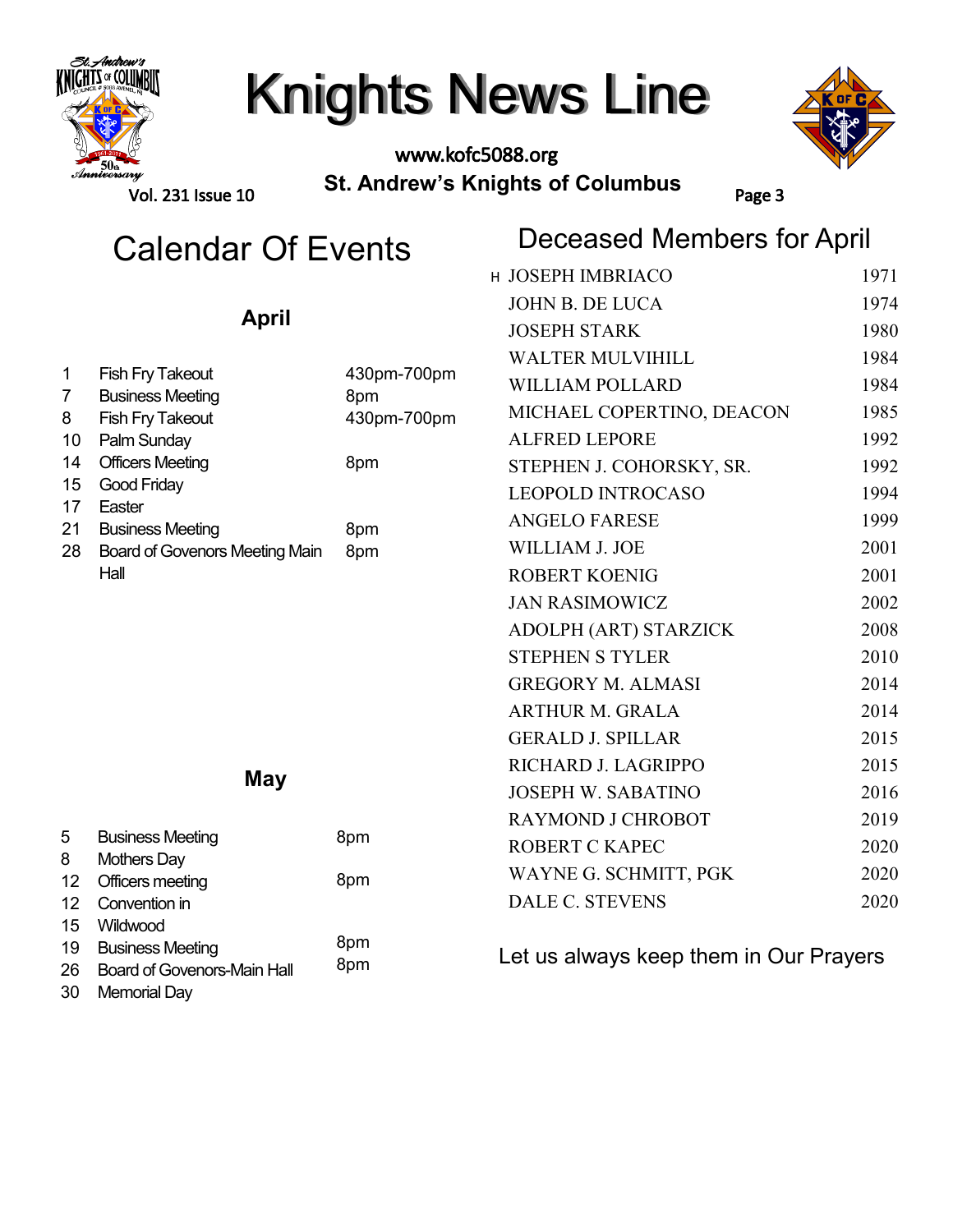

www.kofc5088.org **St. Andrew's Knights of Columbus**

Check



Vol. 231 Issue 10

Page 4

Happy Birthday to

|  | <b>Fourth Degree News</b> |
|--|---------------------------|
|--|---------------------------|

| <b>Edward Caplette</b>      | 04/02 |
|-----------------------------|-------|
| James E Castro              | 04/02 |
| <b>Kevin J Farese</b>       | 04/05 |
| <b>Thomas A Bialkowski</b>  | 04/09 |
| John D Hugelmeyer PGK       | 04/09 |
| <b>Robert M Wasyluk</b>     | 04/11 |
| <b>Gabriel Farese</b>       | 04/12 |
| Seth P Hermanski            | 04/12 |
| William W Kenney PGK        | 04/13 |
| Ernest Balestracci          | 04/15 |
| Joseph De Palma             | 04/16 |
| Michael J Small             | 04/17 |
| Larry D Britt               | 04/18 |
| William B Tango             | 04/19 |
| <b>Eduardo E Lopez</b>      | 04/20 |
| Delfin M De Los Reyes       | 04/21 |
| <b>Michael J Ducsak</b>     | 04/21 |
| Theodore F Superior         | 04/24 |
| <b>Robert V Pinto</b>       | 04/25 |
| FDD Gregory P Schmitt PGK   | 04/25 |
| <b>Thomas J Gatto</b>       | 04/27 |
| Michael A Caracappa         | 04/28 |
| John F Taraska Jr           | 04/28 |
| <b>Christopher C Farese</b> | 04/30 |
| Mark J Haidacher            | 04/30 |

**Flags:** We have 3' x 5' flags kits with pole at a cost of \$15.00. 4th Tuesday of Each Month

 $\frac{1}{2}$  For meeting place and time

Contact PGK / PFN Phil Svoboda (732) 634-5820 PGK / PFN Michael J. Choma (732) 259-3500 Faithful Navigator Kenneth M. Egan **908-720-8073**

**Color Corps:** Join the Color Corps. Any Sir Knight interested in Joining should call PGK / PFN Michael J. Choma (732) 259-3500

**Membership:** The Fourth Degree is open to any Third Degree Member over the age of eighteen years of age in good standing, who is a citizen of the country in which he resides, and is a practical Catholic in union with the Holy See.

*The primary purpose of the Fourth Degree is to foster the spirit of patriotism by promoting responsible citizenship with a love of and loyalty* to *the Knights' respective countries through active membership in local Fourth Degree groups (called "Assemblies"). Fourth Degree members must retain their membership as Third Degree members in their local's council in order to remain in good standing.*

### **COMMUNITY INFORMATION**

**Brother Cory Spillar is the Councilman for the Third Ward. Any Brother in the Third Ward should feel free to contact him on community matters at 732-236-[4501.](tel:732-236-4501) Please feel free to pass this information on to any residents who are in the Third Ward.**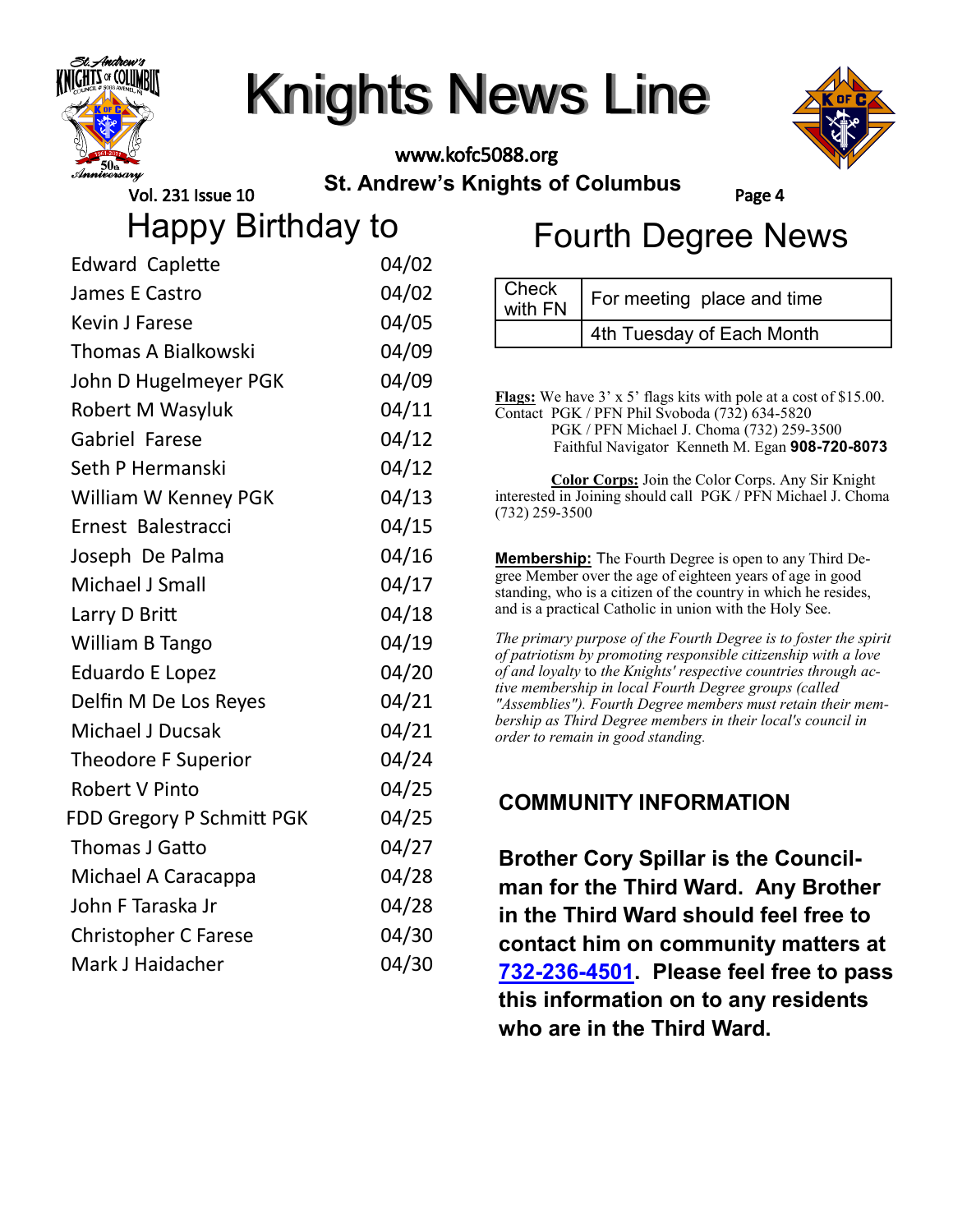

Knights News Line

www.kofc5088.org



Vol. 231 Issue 10

**St. Andrew's Knights of Columbus**

Page 5

## **Columbian Club Corner**

**The Council is in good standing and is continuing to progress in ways that have been even greater than any of my expectations. This is mainly due to the camaraderie and unselfishness of our Brothers, greatly shown by the eagerness when support is needed.**

**This month's Corner is about appreciation. I want to express it to the great Brothers and their spouses who have stepped up to help again, but this time for the Knights of Columbus.**

**Now I feel the need to express my personal appreciation to the Brotherhood and their wives. The last month or so, I have slacked off on my presidential duties. This is not because I wanted to, but physically I am not being given much of a choice. Hopefully, when I address this I will again be the President I should be and want to be. I consider all of you not just part of the Council but also the friends I have made because of the Council.**

**In closing, I want to express my appreciation by saying thank you and may God bless you all.**

**Wendell** 

#### IT'S CONVENTION TIME

#### I'M BACK LAST CALL

Monies are now being collected for the convention.

• People staying two nights (Friday, May 13/Saturday, May 14, leaving Sunday, May 15) owe a balance of \$120.

People staying three nights (Thursday, May 12/Friday, May 13/Saturday, May 14, leaving Sunday, May 15) owe a balance of \$210.

Please pay your balance as soon as possible. Also please confirm the number of people in each room and any changes in number of nights staying.

There will be an \$10 per person/per night fee for more than two people in a room. This fee is to be paid to the motel at check-in.

Again, people staying two nights owe \$120; three nights owe \$210 (if deposit of \$100 was paid).

 Wendell Ubelhoer 732-388-8954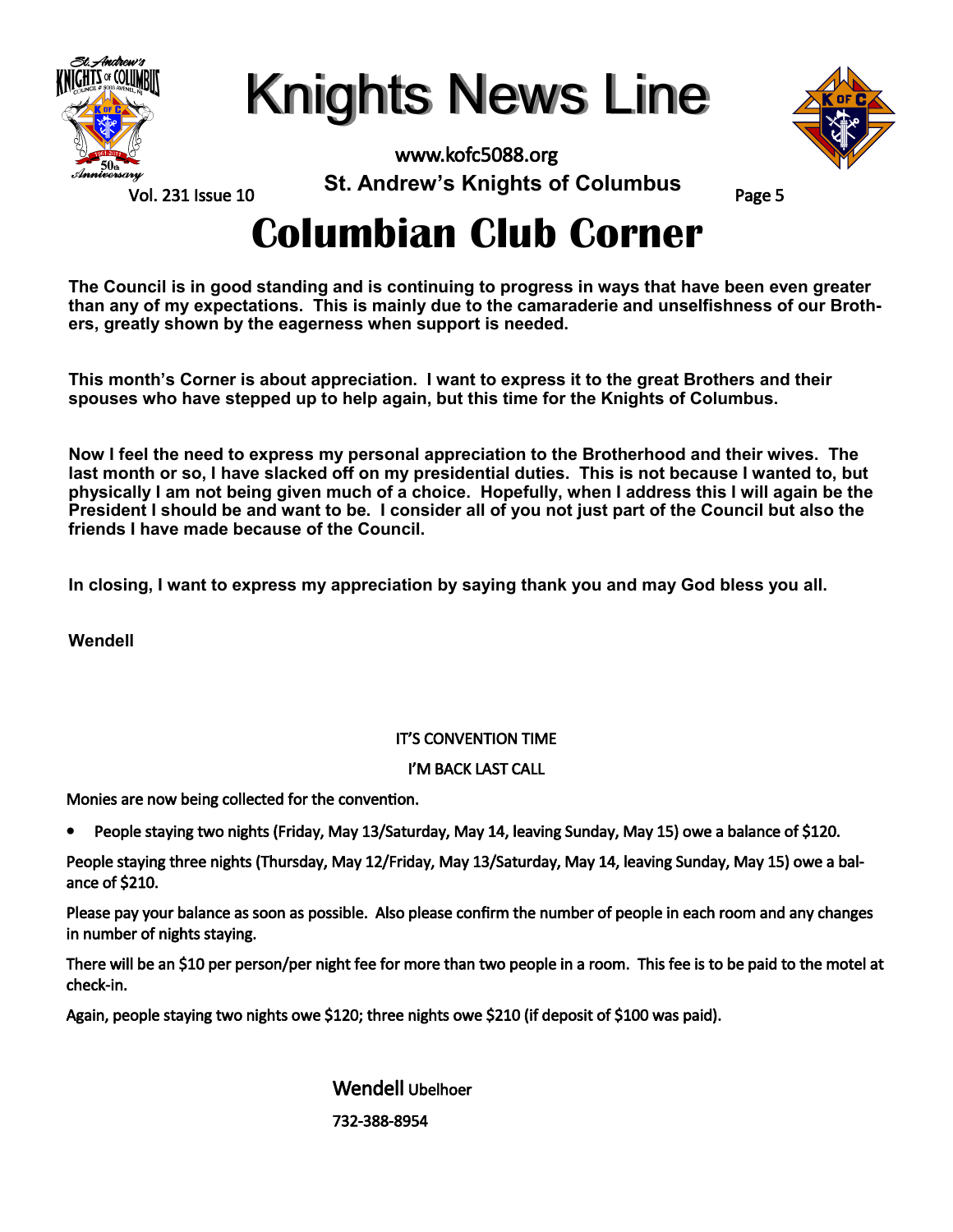

Vol. 231 Issue 10

www.kofc5088.org **St. Andrew's Knights of Columbus**



Page 6

K of C Nominating Committee

The Committee will be interviewing current K of C Officers to see who will remain in their positions to enable us to fill any vacancies.

Committee:

Wendell Ubelhoer Jim Farese Mark Haidacher Dennis Rinaldi Al Favale

**NOCTURNAL ADORATION SOCIETY**

### **Cancelled Until Further Notice**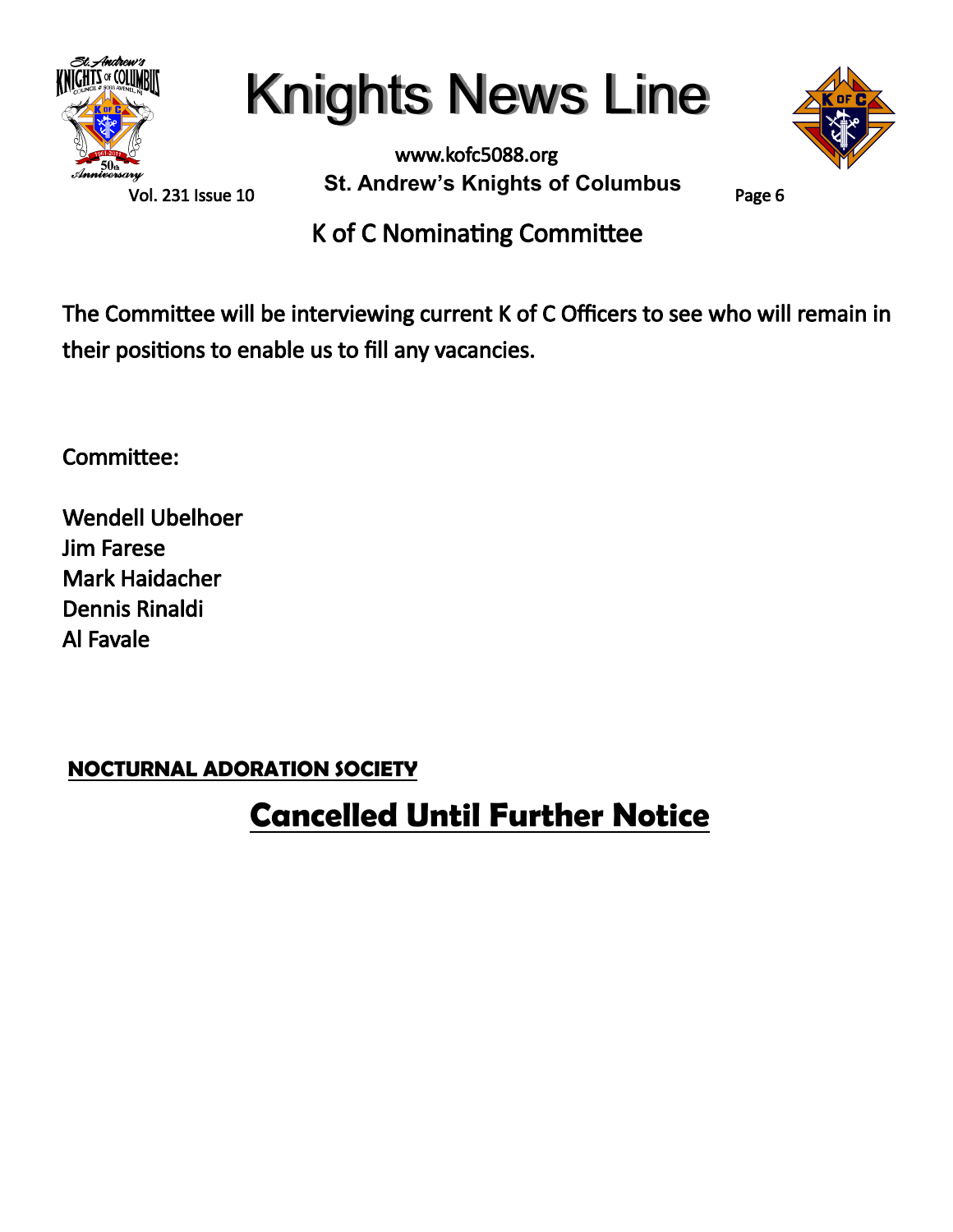



Vol. 231 Issue 10

www.kofc5088.org **St. Andrew's Knights of Columbus**

Page 7

### \*\*\* PLEASE READ \*\*\*

### Changes regarding our Monthly Meetings

**At the most recent Supreme Convention a Resolution (#389) was proposed and passed amending Section 124 of the Charter, Constitution and Laws of the Knights of Columbus pertaining to Council Meetings. Each council shall hold at least two meetings each month with one of those meetings designated a "Monthly Council Meeting" and the second designated an "Officers' Planning Meeting."** 

**Resolution #391 also passed resolving the term "Monthly Council Meeting" will now substitute and take the place of terms previously designated as "Business Meeting," "Regular Meeting," Council Meeting," and "Meeting."**

**In keeping with the new Supreme Resolutions, the officers recommended during its January Officers' Meeting that St. Andrew's #5088 conduct its one "Monthly Council Meeting" on the first Thursday of each month, and its "Officers Planning Meeting" on the third Thursday of each month. All Brother Knights are encouraged to attend BOTH meetings. These changes will be effective at the start of our upcoming Columbian Year on July 1, 2022. The recommendations were presented to the membership present at our Business Meeting on January 20, 2022.**

**The agenda for the new "Monthly Council Meeting" will be similar to the agenda we now follow for our Business Meetings currently conducted on the first and third Thursdays. The agenda for the "Officers' Planning Meeting" will be similar to the agenda for the "Monthly Council Meeting" with the following exceptions:**

**At the "Officers' Planning Meeting" NO quorum is required to conduct the meeting, NO minutes will be taken and read, we will have NO Roll Call of Officers, and NO motions/voting will be entertained. All motions and subsequent voting will be conducted at the "Monthly Council Meeting."**

**Effective July 1 2022, we will publish our "Monthly Council Meeting" on the first Thursday of each month and our "Officers' Planning Meeting" on the third Thursday of each month. This will replace the current publication of our two "Business Meetings" conducted on the first and third Thursdays and the "Officers' Meeting" conducted on the second Thursday of the month. Any need to cancel or change a meeting in accordance to our Council by-laws will remain unchanged.**

**Respectfully submitted. Frank A. Pelzman, PGK Council Advocate**